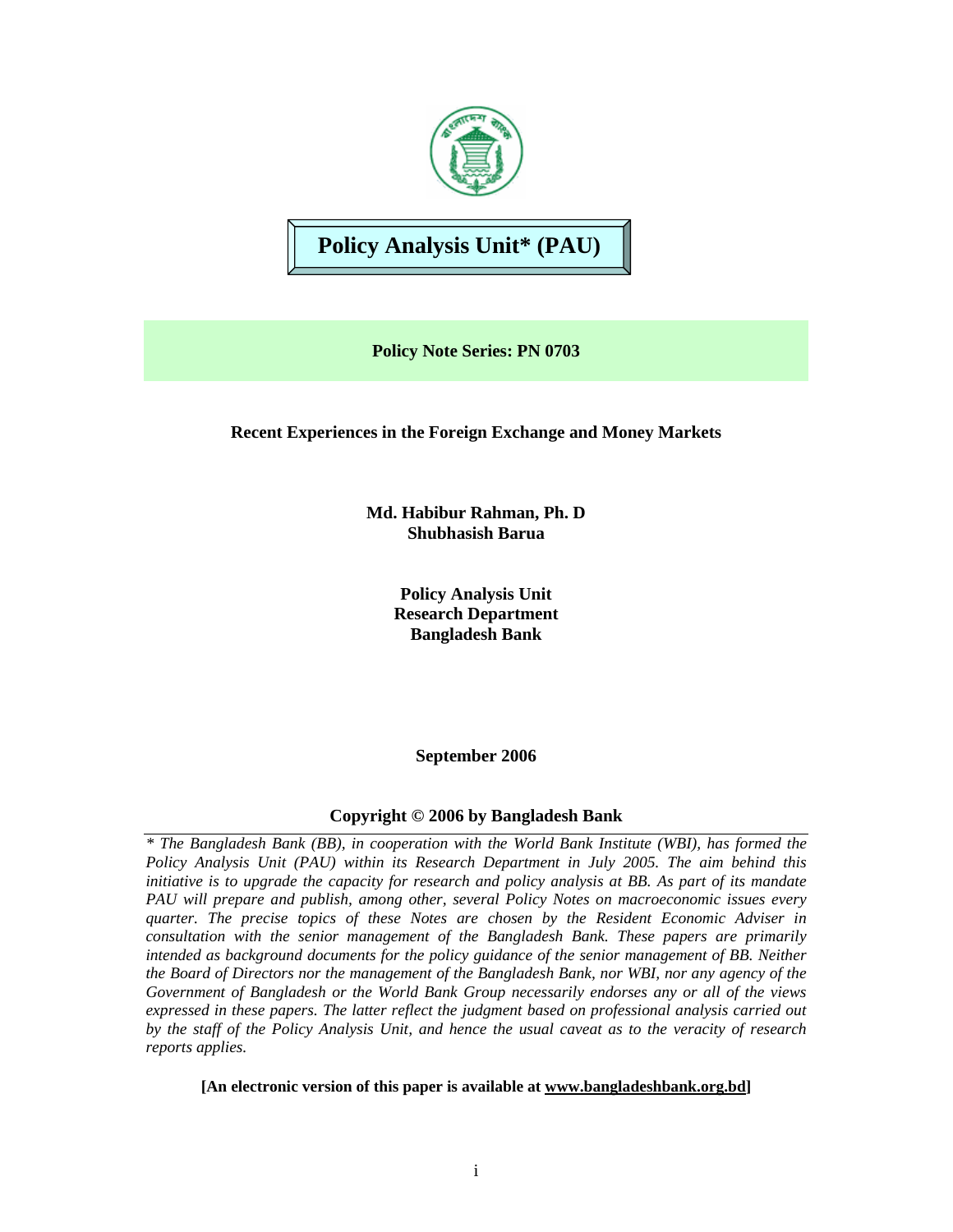#### **Recent Experiences in the Foreign Exchange and Money Markets**

# **Md. Habibur Rahman, Ph. D**<sup>∗</sup> and **Shubhasish Barua**<sup>∗</sup>

#### **September 2006**

#### **Abstract**

Over the last two fiscal years both the foreign exchange and the money markets in Bangladesh experienced notable volatility, which resulted in substantial depreciation of BDT against major currencies and a temporary rise in the interest rate in the money market. This paper attempts to analyze the underlying causes and impact of the recent developments in the foreign exchange and money markets. It is observed that, depreciation and volatility of exchange rate depends on various components of foreign exchange market; for example, when the gap between the monthly flow of imports and exports widens or the demand for opening import LCs rises, the exchange rate tends to depreciate. Similarly, volatility of the exchange rate appears to move in tandem, with the two aforementioned pressures. On the other hand there is high positive correlation between exchange rate and average call money rate and between volatility of exchange rate and that of call money rate, which signal that temporary instability in one market can generate pressure in the other market. These findings are tentative but they deserve careful review in fine tuning the day-to-day management of the policy stance.

-

<sup>∗</sup> The authors are Senior Research Economist and Research Economist respectively of the Policy Analysis Unit at the Research Department of Bangladesh Bank and would like to thank Prof. Syed M. Ahsan, Resident Economic Adviser of Bangladesh Bank for his helpful suggestions and comments. The views expressed in this Note, however, are of authors' own and is not necessarily reflect the views of the Bank.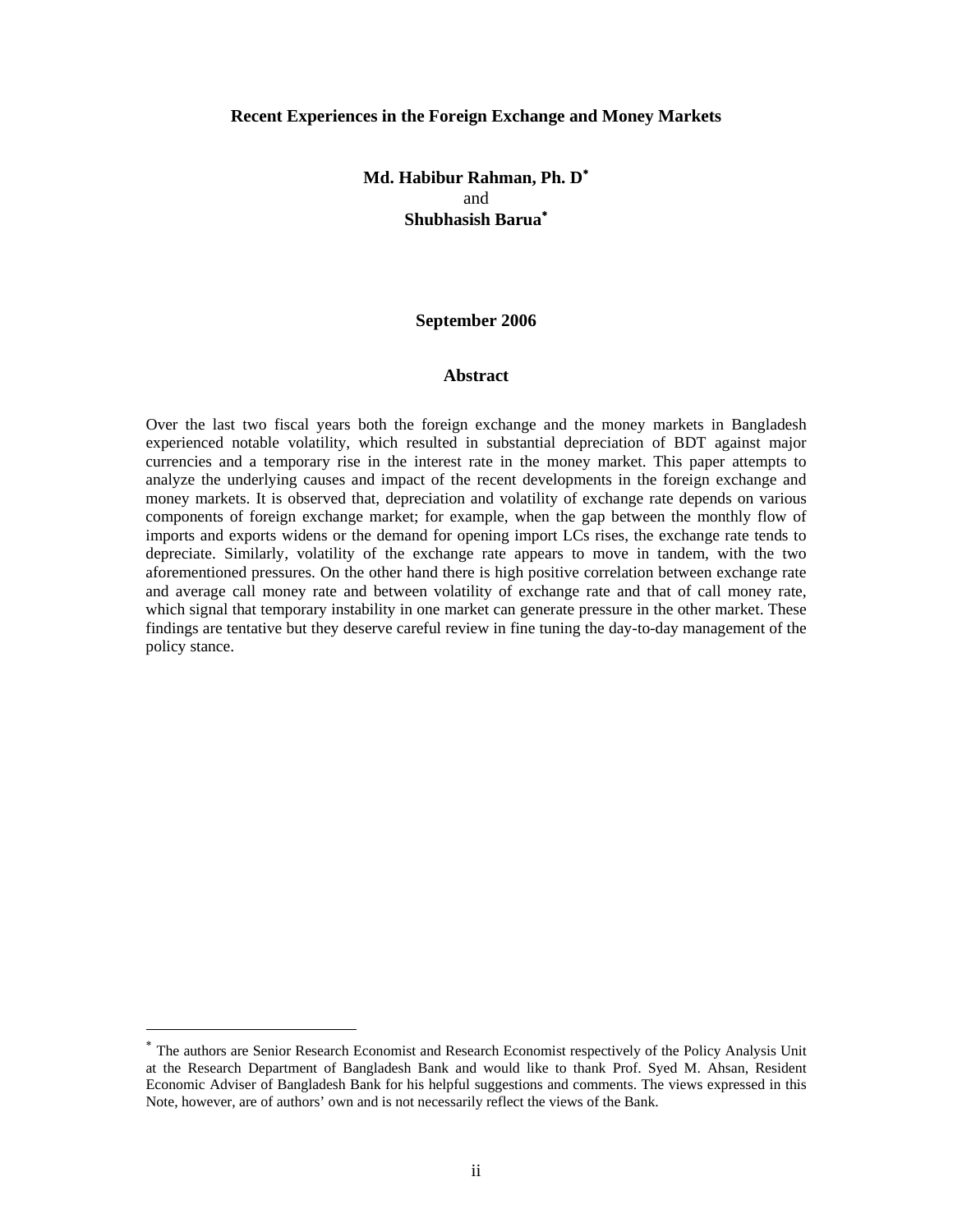# **Recent Experiences in the Foreign Exchange and Money Markets**

- Md. Habibur Rahman, Ph. D
- Shubhasish Barua

## **1. Background**

An in-depth analysis of the relationship between foreign exchange and money markets is an important issue for the policy makers, as any policy changes in one market can affect the movements in the other market significantly. An increase in interest rates in the money market tends to alleviate the depreciating pressure on the domestic currency in the foreign exchange market and a depreciating pressure in the foreign exchange market tends to aggravate an upward pressure in the money market. Therefore, an analysis of the movements in the foreign exchange and money markets, particularly the mechanism of volatility transmission between foreign exchange and money markets is vital for effective policy making. Available data for the last two fiscal years indicate that both the foreign exchange and the money markets in Bangladesh experienced notable volatility, which resulted in substantial depreciation of BDT against major currencies along with persistent inflationary pressure and a temporary rise in the interest rate, call money rate in particular, in the money market. This paper attempts to analyze the underlying causes and impact of the recent developments in the foreign exchange and money markets with a special attention to the policy implications.

## **2. Behaviour of the Foreign Exchange Market**

During the early stage of the floatation, the foreign exchange market in Bangladesh remained largely stable with low volatility and minimal depreciation of Taka against major currencies due to the sound transition to the floating regime facilitated by the adequate preparatory steps taken by Bangladesh Bank and the then low inflationary global economic environment.<sup>1</sup> From June  $'03$  to April '04 the BDT/USD exchange rate remained fairly stable while during FY05 it experienced substantial depreciating pressure.



**Figure 1: Daily Exchange Rate (weighted average)** 

*Source: Monetary Policy Department, Bangladesh Bank.*

Despite significant growth of remittances and exports and a moderating growth in overall imports, BDT maintained its depreciating trend against USD during the first three quarters of FY06 due to a combination of high cost of energy imports, bunching of LC settlements, and deficits in the income and services components of the current account. The fourth quarter however was relatively calm. While the volume of imports is stimulated by internal demand reflecting broad based expansion of economic activities, the cost of imports reflects higher commodity prices, especially oil, in the international markets. The weighted average BDT/USD exchange rate stood at BDT 69.65 at the end of FY06 from BDT 63.68 in the same period of the previous year reflecting 8.56 percent depreciation over the year<sup>2</sup>. The weighted average

<sup>&</sup>lt;sup>1</sup> Note that the BDT went into a floating exchange rate regime on May 31, 2003.

 $2$  These are weighted average exchange rate in the inter-bank foreign exchange market.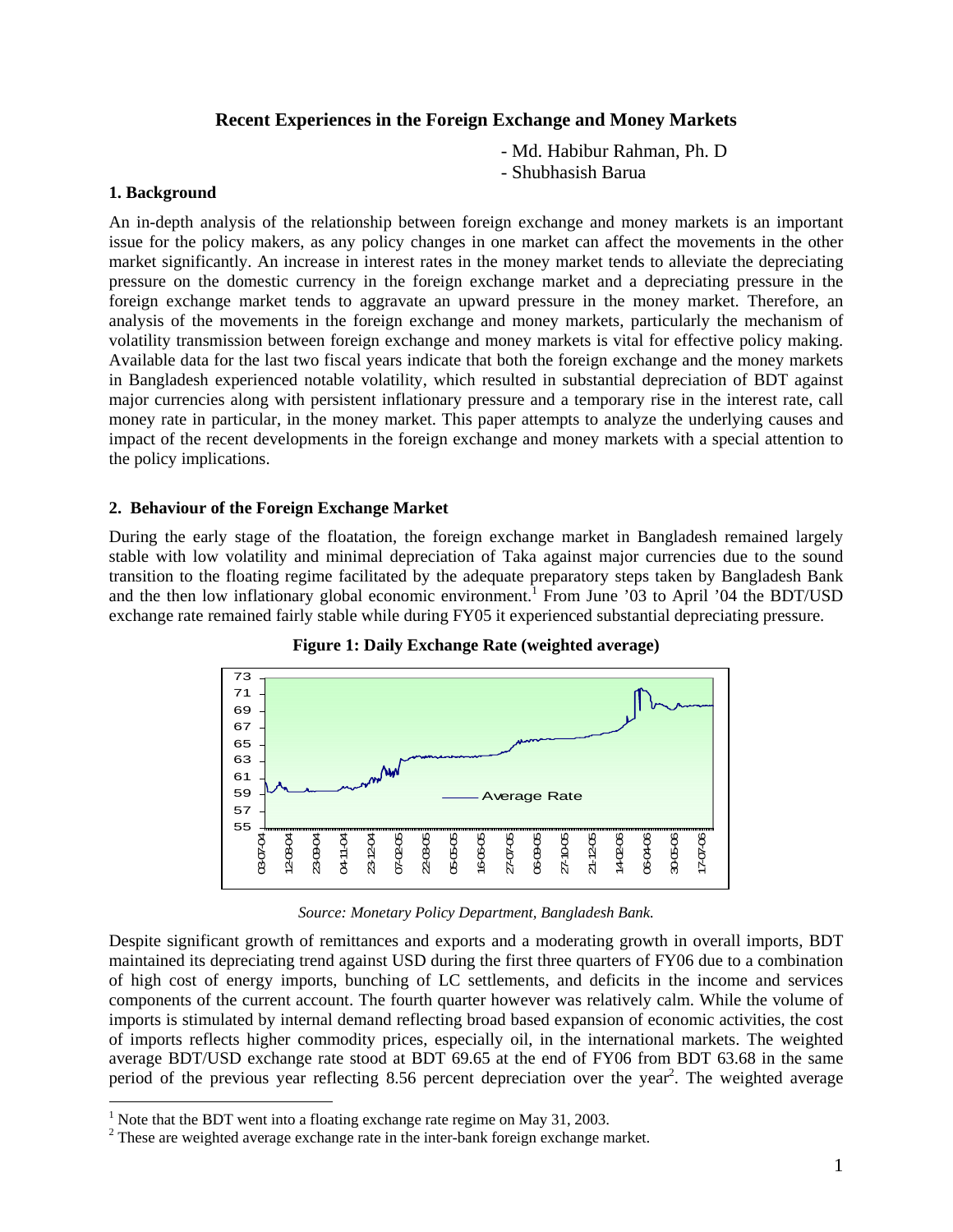BDT/USD exchange rate reached its peak at BDT 71.75 in the inter-bank foreign exchange market on 21st March '06 and fluctuated within the range of BDT 66.20-71.75 with the average rate of BDT 68.07 per Dollar during January–March '06. The average volume of transactions was USD 12 million per day in the same quarter. During the corresponding period of FY05, BDT/USD rate varied within the range of BDT 60.59-63.67 with the average rate and volume of transactions of BDT 62.8 per Dollar and USD 13.3 million per day respectively.

Based on monthly movements, the BDT/USD exchange rate witnessed the highest level of volatility since the floatation in March '06 resulting in a depreciation of about 4.57 percent over the previous month.<sup>3</sup> Afterwards, the depreciating pressure on the Bangladeshi currency eased significantly and remained stable during April-June '06 period reflecting a sizeable supply of foreign currency emanating from the export growth and the growing inflow of workers' remittances. The volatility of BDT/USD exchange rate as measured by standard deviation reached 2.04 in the third quarter of FY06 vis-à-vis 0.91 in the same quarter of FY05 (Table 1). $4$ 

|              | AVG    | MAX   | <b>MIN</b> | ST. DEV |
|--------------|--------|-------|------------|---------|
| Jul-Sep FY05 | 59.52  | 60.51 | 59.26      | 0.30    |
| Oct-Dec FY05 | 59.97  | 61.09 | 59.45      | 0.49    |
| Jan-Mar FY05 | 62.80  | 63.67 | 60.59      | 0.91    |
| Apr-Jun FY05 | 63.59  | 63.75 | 63.39      | 0.09    |
| Jul-Sep FY06 | 65.06  | 65.71 | 63.76      | 0.67    |
| Oct-Dec FY06 | 65.87  | 66.21 | 65.66      | 0.17    |
| Jan-Mar FY06 | 68.07  | 71.75 | 66.20      | 2.04    |
| Apr-Jun FY06 | 69.74  | 71.38 | 69.16      | 0.48    |
|              | $\sim$ | .     |            |         |

**Table 1: Quarterly Statistics of BDT/USD Exchange Rate** 

*Source: Authors' calculation* 

Although, the direct intervention in the foreign exchange market under the floating exchange rate regime has largely been avoided, the central bank does intervene in the market by selling and purchasing foreign currency to bring an orderly adjustment in the exchange rate. Indeed, Bangladesh Bank bought and sold respectively USD 77.0 million and USD 413.0 million reflecting a net injection of USD 336.0 million in the inter-bank foreign market during FY06.





*Source: Authors' calculation* 

<u>.</u>

<sup>3</sup> In line with nominal exchange rate depreciation, the Real Effective Exchange Rate (REER) index also depreciated marginally from 89.72 in February FY05 to 89.43 in February FY06.

<sup>&</sup>lt;sup>4</sup> Note that the standard deviation in the exchange rate during January-March period appears to be larger in every year indicating some sort of seasonality in the movements of the BDT/USD exchange rate.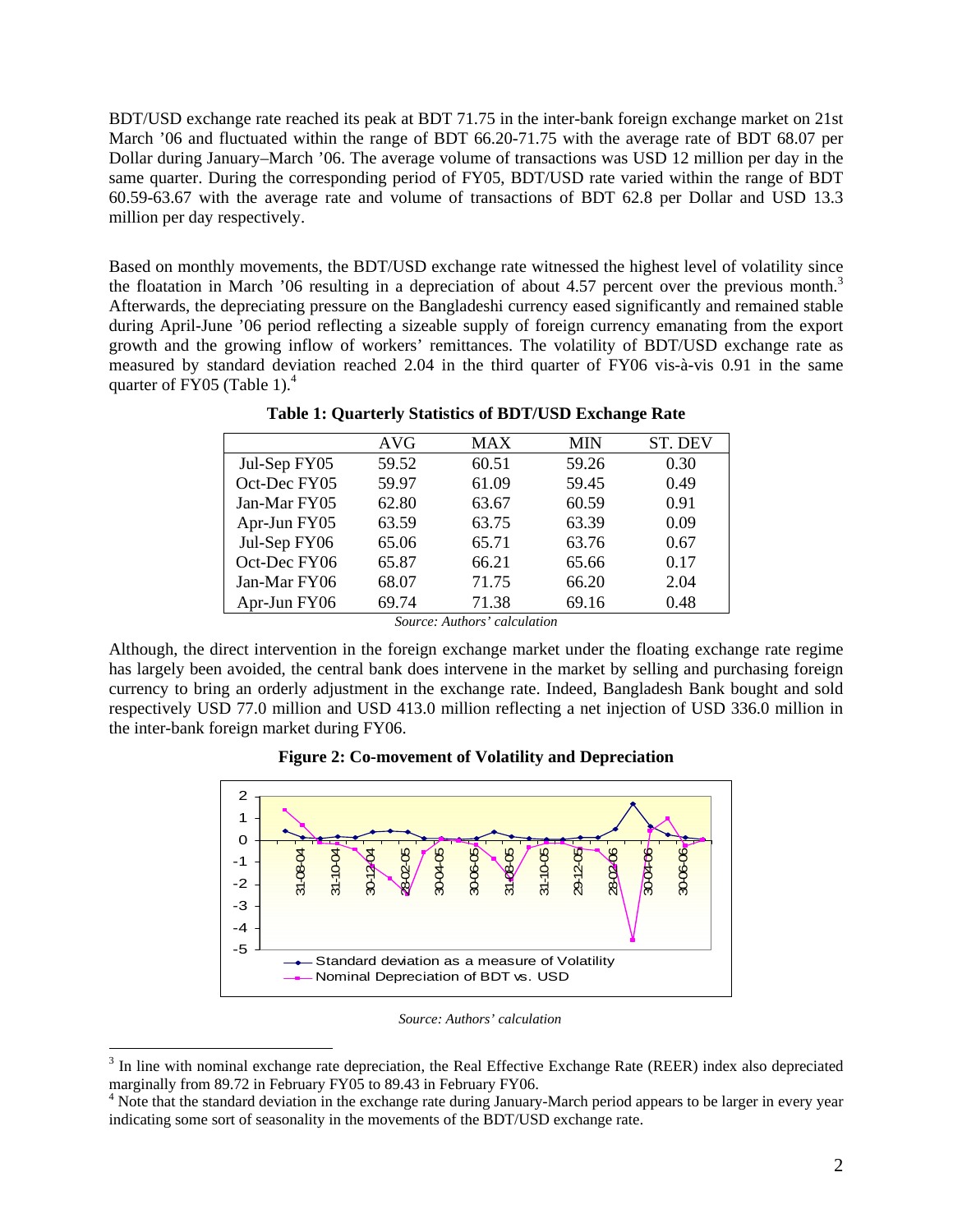Relatively higher inflow in the fourth quarter has improved the liquidity condition in the inter-bank market relieving the pressure on the exchange rate. Furthermore, banks were very successful in keeping the foreign liabilities within the tolerable limits during this period, which also helped in maintaining a proper balance between supply and demand. It is observed that there is a strong negative relationship, namely that high volatility is matched by significant currency depreciation. The correlation coefficient is -0.67. Further, it is seen that there is a strong positive relationship between the volume of foreign exchange transactions and transaction volatility with a correlation coefficient of 0.82 during FY05-06 (Figures 2-3).



**Figure 3: Monthly Volume of Transactions (USD) and Transactions Volatility** 

*Source: Authors' calculation* 

### **3. Possible Explanation of Exchange Rate Movements**

The behavior of exchange rate movements depends on the demand and supply of foreign currency which itself is determined by the interactions of different parts of the market. Below an attempt is being made to explain the recent movements in the exchange rate in terms of changes in different segments of the foreign exchange market as well as the money market factors.

# **(a) Movements of the Foreign Exchange Market Variables**

It is observed that trade as well as the overall balance improved significantly in FY06 over FY05 reflecting about USD 418 million reduction in trade deficits and about USD 300 million rise in the overall balance of payments surplus. This behavior has been driven both by the rise in exports (21.5 percent) and remittances growth (24.8 percent). Despite recent payments made through the Asian Clearing Union (ACU) and the declining trend in the foreign aid, the Gross International Reserves (GIR) position continued to maintain its upward trend in the last three financial years. GIR position reached its record high of about USD 3.48 billion at the end of June '06, which was USD 2.93 billion and USD 2.71 billion, respectively, at the end of FY05 and FY04.

However, the observed pressure in foreign exchange market over the last two fiscal years has plausibly been caused by seasonal pattern in the flow of imports and exports and bunching of LC openings coupled with shortfalls in income and service accounts. The gap between the flow of imports and exports reached more than 500 million USD during March-April '06. In February '06 import payments increased by USD 62.2 million and exports reduced by USD 32.54 million over the previous month. This was further exacerbated in March '06 due to a sharp rise in import payments (184 million USD) and a relatively modest rise in export earnings. The gap was more than USD 550 million during March-April '05. It is also observed that the import LCs opened in March '06 is USD 202.1 million higher than the monthly average of the same year and 10.58 percent higher over its previous month. Similarly for March '05, the LC-level rose by USD 251.8 million or 22.8 per cent higher over the previous month. It is evident that in both the last two fiscal years there was a sharp rise in demand for import LCs and thus precipitating a temporary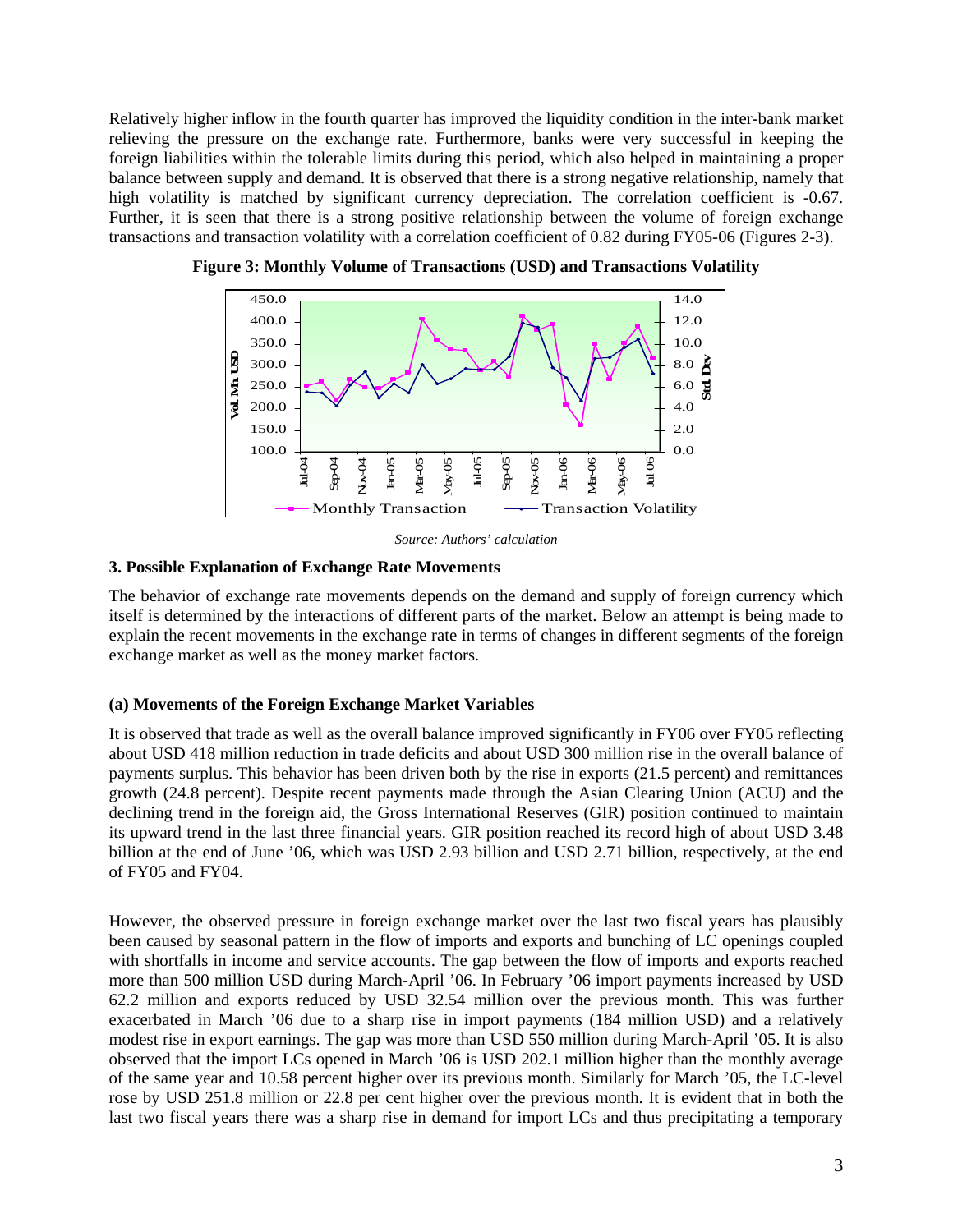instability in the foreign exchange market. Table 2 represents a correlation analysis among the depreciation of BDT/USD exchange rate and volatility of exchange rate along with some important variables, such as monthly Import-Export gap, Import LCs opening, Remittances -as shares of gross foreign exchange reserves.<sup>5</sup> It is observed that, when the gap between the monthly flow of imports and exports widens or demand for opening import LCs rises (as shares of reserves), the exchange rate of BDT/USD tends to depreciate. In the same way, volatility of the exchange rate appears to move in tandem, with the two aforementioned pressures.<sup>6</sup>

|                        | Depreciation | Volatilitv | <b>IMEXGAP</b><br>Reserve | LCOP/<br>Reserve | REM/<br>Reserve |
|------------------------|--------------|------------|---------------------------|------------------|-----------------|
| Depreciation           |              |            |                           |                  |                 |
| Volatility             | $-0.67$      |            |                           |                  |                 |
| <b>IMEXGAP/Reserve</b> | $-0.40$      | 0.22       |                           |                  |                 |
| LCOP/Reserve           | $-0.32$      | 0.45       | 0.37                      |                  |                 |
| <b>REM/Reserve</b>     | $-0.26$      | 0.41       | 0.16                      | 0.69             |                 |

| Table 2: Correlation between depreciation, volatility and other foreign exchange market variables |  |  |  |  |
|---------------------------------------------------------------------------------------------------|--|--|--|--|
|                                                                                                   |  |  |  |  |

*Source: Authors' calculation*

### **(b) The Money Market Factors**

As mentioned above, the nexus between foreign exchange and money markets is close. An increase in the import payments generates pressure on the exchange rate, which lead to higher credit demand generating pressure in the money market. The consequent increase in the interest rate, on the other hand, limits the expansion of credit and thereby limits the flow of import payments and eases the depreciating pressure on the home currency. With a view to controlling the twin pressure, namely of high inflation and exchange rate depreciation, the monetary authority in Bangladesh continued to pursue a restrained monetary policy stance during FY06. The monetary stance and a relatively higher inflow of foreign reserves led to an improvement of the liquidity condition in the inter-bank foreign exchange market such that the pressure on BDT/USD exchange rate eased significantly in the last quarter of FY06.

#### **4. Movements in the Money Market**

1

The easing of monetary conditions in the fourth quarter of June reflected a large injection of liquidity associated with the seasonal rise in government expenditure. Consequently, on a year-on-year basis, reserve money increased by 28.1 percent in the fourth quarter, substantially higher than 21.5 percent recorded in the third quarter. The large increase in reserve money was propelled by a sizeable increase in net foreign assets (NFA) as well as net domestic assets (NDA) of the Bangladesh Bank. It has also been observed that the broad money growth was relatively lower than the growth of reserve money as money multiplier continued to decline in June '06 partly due to a rise in cash reserve requirement that had come into effect earlier and change in money holding behavior of the public. Despite these effects broad money growth stood at 19.5 percent at the end of June '06, which was substantially higher than the growth of 16.8 percent in the same period of last year.

During the year, the range of average daily call money rates stayed between 4.9 to 40.4 percent where the mean and standard deviation were 11.5 percent and 5.5 respectively. From the beginning of January '06, the range and volatility in the call money rate picked up significantly and remained high till the end of FY06 reflecting the high credit demand with the tight policy stance of the central bank. Movements in the volume of daily transactions indicate that the range remained between BDT 8.9-29.6 billion with the average and standard deviation of BDT 21.3 billion and 4.6 respectively. It has also been observed that the

<sup>&</sup>lt;sup>5</sup> Monthly data of IMEXGAP, LCOP, REM and Reserve are taken for FY05 to FY06 to calculate the ratios.

<sup>&</sup>lt;sup>6</sup> It is also seen that LC opening and remittance receipts are highly correlated. While no *a priori* relationships is apparent, remittances does facilitate LC opening.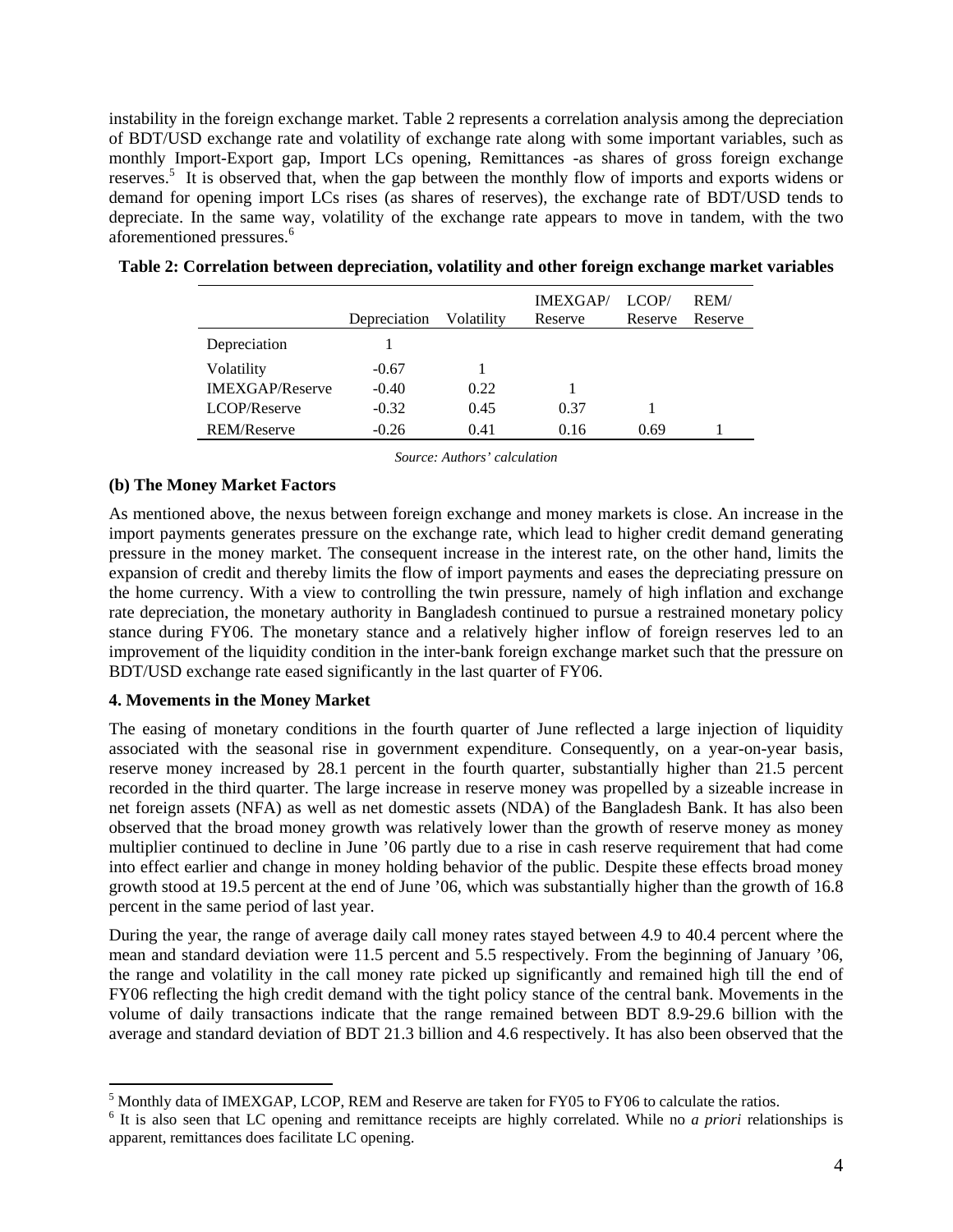average daily call money rate as well as the volume of transactions were the highest along with very high volatility in March '06 demonstrating a very close linkage among the three indicators (Table 3).

|                | <b>Call Money (Lending) Rate</b> |       |       |           | Daily Volume (In billion Tk.) |       |       |           |
|----------------|----------------------------------|-------|-------|-----------|-------------------------------|-------|-------|-----------|
| Period         | Max                              | Min   | Avg.  | <b>SD</b> | <b>Max</b>                    | Min   | Avg.  | <b>SD</b> |
| <b>FY 2006</b> | 40.37                            | 4.93  | 11.05 | 6.13      | 29.62                         | 8.87  | 21.33 | 4.61      |
| <b>Jul-05</b>  | 5.64                             | 4.93  | 5.42  | 0.17      | 18.67                         | 8.87  | 12.74 | 2.94      |
| <b>Aug-05</b>  | 7.96                             | 5.75  | 6.32  | 0.61      | 21.37                         | 12.91 | 17.40 | 2.71      |
| $Sep-05$       | 7.74                             | 5.87  | 6.09  | 0.38      | 22.63                         | 18.28 | 20.04 | 1.25      |
| $Oct-05$       | 8.48                             | 6.55  | 7.23  | 0.61      | 23.77                         | 15.82 | 20.31 | 2.09      |
| $Nov-05$       | 17.23                            | 6.63  | 8.46  | 3.09      | 25.55                         | 16.22 | 21.88 | 2.82      |
| <b>Dec-05</b>  | 10.37                            | 6.65  | 8.40  | 0.97      | 29.30                         | 21.54 | 24.62 | 2.23      |
| Jan-06         | 34.45                            | 10.76 | 15.61 | 6.23      | 29.15                         | 17.38 | 23.48 | 3.85      |
| <b>Feb-06</b>  | 13.38                            | 11.19 | 12.13 | 0.67      | 28.95                         | 21.86 | 26.11 | 2.37      |
| Mar-06         | 40.37                            | 12.46 | 17.15 | 7.36      | 29.62                         | 16.40 | 25.65 | 3.08      |
| $Apr-06$       | 28.39                            | 18.09 | 21.63 | 3.45      | 25.53                         | 20.44 | 23.52 | 1.35      |
| $May-06$       | 21.89                            | 10.93 | 15.15 | 2.64      | 27.87                         | 20.82 | 23.45 | 2.25      |
| $Jun-06$       | 26.02                            | 7.90  | 12.83 | 6.46      | 22.35                         | 17.85 | 20.36 | 1.20      |
|                |                                  |       |       |           |                               |       |       |           |

**Table 3: Movements in the Inter-bank Call Money Rate and Volume of Transactions**

*Source: Monetary Policy Department, Bangladesh Bank and authors' estimate.* 

As the excess liquidity fall substantially, the interest rate in the inter-bank call money as well as repo market went up sharply. As the operations of repo and reverse repo are now allowed to take part on a daily basis, the pressure in the call money market eased partially. At the end of March 2006, the repo rates for 3- 9 day have stabilized at about 8.25 percent from 8.00 percent in December '05.<sup>7</sup> Weighted average rates for reverse repo, on the other hand, are displaying an upward trend during FY06. A higher reverse repo rate helped mop-up excess liquidity from banking industry. The weighted average reverse repo rates stood at 6.04 percent and 6.29 percent (more than double) respectively for 1-2 day and 3-11 day in June '06 from 2.50 percent and 2.84 percent in June '05 reflecting much tighter monetary stance in recent year. Much like repo and reverse repo rates, the weighted average yields for various T-bills as well lending and deposit rates of banks also kept rising during the period. Over the year the weighted average lending and deposits rates for all banks increased to 11.60 percent and 6.26 percent respectively at the end of FY06 from 10.93 percent and 5.62 percent respectively in FY05.

# **5. Possible Explanation of Money Market Movements**

The reasons for this movement in the money market mainly include the following:

- (i) Relatively faster expansion of credit than that of deposits resulting from high credit demand and higher interest rates on the various national savings instruments;
- (ii) Systematic withdrawal of excess liquidity by BB;
- (iii)High seasonal demand for foreign currency resulting from the increased imports bills; and
- (iv) As there is an observed inverse relationship between excess liquidity and call money rates (please see Figure 4), a reduction in excess liquidity in the banking system tends to increase the volatility in the money market. Therefore, managing liquidity condition in the banking system is at the core of stability of the money market. The monetary authority controls the excess liquidity in order to keep it in line with the target monetary base by utilizing the standard instruments such as SLR, CRR, interest rates on government Treasury bills/bonds and other short term interest rates, such as repo/reverse Repo. Generally excess liquidity is affected by the changes in demand for liquid assets by the public and private sectors for different economic purposes. Rise in government and other public sectors borrowing from the banking system as well as unanticipated increase in demand for private sector credit can create extra pressure in the liquidity situation.

1

<sup>&</sup>lt;sup>7</sup> Note that there were no repo operations for 1-2 day during FY06.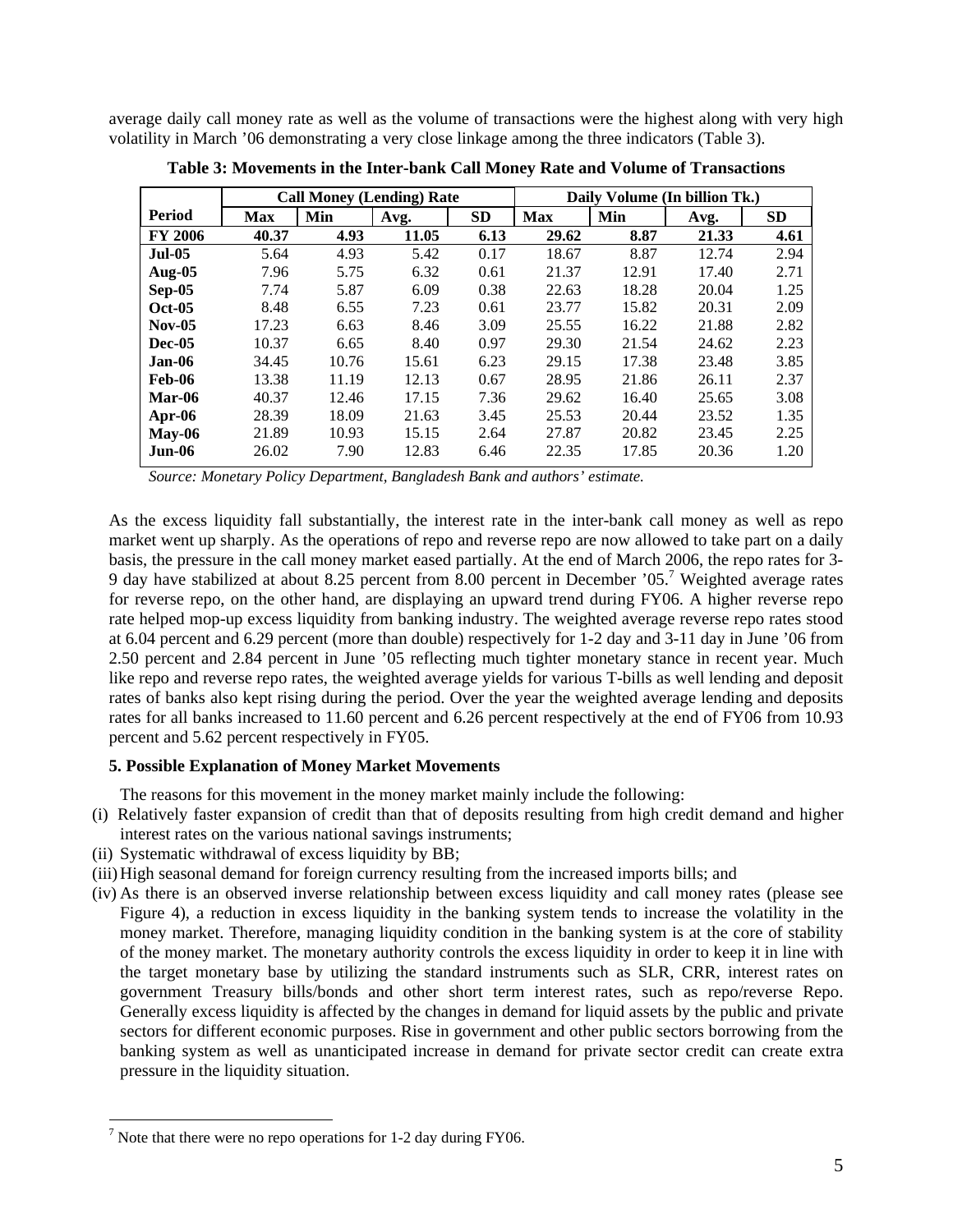

**Figure 4: Excess Liquidity and Average Call Rate**

*Source: Research Department and Monetary Policy Department, Bangladesh Bank* 

# **6. Underlying** r**elationship between the Foreign Exchange and Money Market:**

The preceding analysis of the money and foreign exchange markets delineates that functioning of these markets are interlinked and temporary instability in one market can generate pressure in the other market. This relationship is depicted in Table-4 by a correlation-matrix combining foreign exchange and money market Variables. It is observed that there is high positive correlation between exchange rate and average call rate -estimated coefficient is 0.68 for FY05-06. In the same way, volatility of exchange rate and call money rate are closely associated with each other (correlation coefficient is 0.53 for FY05-06).<sup>8</sup>

|                            | <b>Exchange Rate</b> | Volatility of<br><b>Exchange Rate</b> | Average Call<br>Rate | Volatility of<br>Call Rate |
|----------------------------|----------------------|---------------------------------------|----------------------|----------------------------|
| <b>Exchange Rate</b>       |                      |                                       |                      |                            |
| Volatility of              |                      |                                       |                      |                            |
| <b>Exchange Rate</b>       | 0.45                 |                                       |                      |                            |
| Average Call Rate          | 0.68                 | 0.47                                  |                      |                            |
| Volatility of Call<br>Rate | 0.22                 | 0.53                                  | 0.62                 |                            |

**Table 4: Correlation-Matrix of Foreign Exchange and Money Market Variables** 

Figure-5 shows that increasing volatility in the foreign exchange market can transmit into the heightened volatility in the money market and vice versa. In March '06 volatility indicator in both the foreign exchange and money markets reached their highest level and declined subsequently in the following months of FY06. In response, the monetary authority in Bangladesh adopted various policy actions consistent with the tight monetary policy stance and various market conditions contributing significantly in mitigating the pressure on exchange rate of Taka with the improved liquidity in the inter-bank foreign exchange and money markets.

<u>.</u>

<sup>&</sup>lt;sup>8</sup> The data for the correlation analysis comprises of monthly average call money rate and BDT/USD exchange rate along with the estimated standard deviations for both FY05 and FY06.